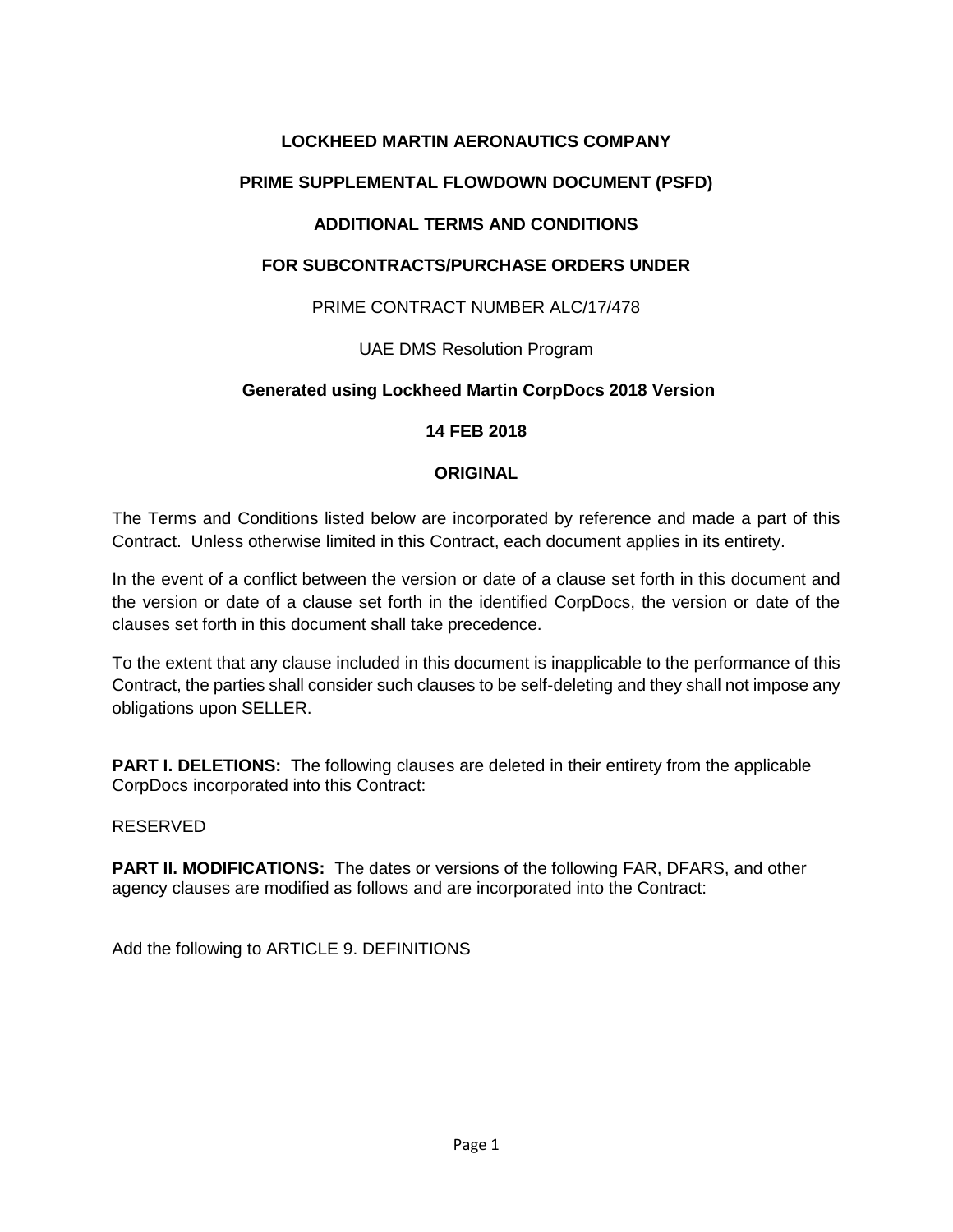| "Accept" or "Accepted" or "Acceptance"                                             | Shall mean the act by which LOCKHEED<br><b>MARTIN</b> certifies that <b>SELLER</b> has accomplished<br>certain requirements of this Contract with<br>respect to Aircraft, Aircraft capabilities, or any<br>other Products or Services as evidenced by<br>SELLER's signature on a Certificate<br>οf<br>Conformity, and SELLER's and LOCKHEED<br>MARTIN's signature on Delivery Certificate,<br>Certificate of Acceptance, Certificate of<br>Services Completion, or Certificate of Training<br>Completion. Except for LOCKHEED MARTIN<br>rights under Warranty obligations, acceptance<br>is conclusive and final. |
|------------------------------------------------------------------------------------|-------------------------------------------------------------------------------------------------------------------------------------------------------------------------------------------------------------------------------------------------------------------------------------------------------------------------------------------------------------------------------------------------------------------------------------------------------------------------------------------------------------------------------------------------------------------------------------------------------------------|
| <b>BUYER Furnished</b><br><b>Equipment/Services/Facilities"</b><br>("BFE/BFS/BFF") | Shall mean any material, information, services<br>or facilities which LOCKHEED MARTIN has<br>furnished to SELLER for incorporation into the<br>Products as established in the BFE/BFS/BFF list,<br>Facilities and Services and any BUYER furnished<br>Data and/or information<br>BFE means <b>BUYER</b> Furnished Equipment<br><b>BFS means BUYER Furnished Services</b><br><b>BFF means BUYER Furnished Facilities</b>                                                                                                                                                                                           |
| Data                                                                               | Shall mean all printed matter or electronic<br>media (such as country standard technical<br>orders, engineering drawings, and training<br>materials and software) identified for Delivery<br>under this Contract.                                                                                                                                                                                                                                                                                                                                                                                                 |
| <b>Days</b>                                                                        | Shall mean calendar days as measured on the<br>Gregorian calendar.                                                                                                                                                                                                                                                                                                                                                                                                                                                                                                                                                |
| <b>Defect</b>                                                                      | Shall mean a malfunction of item or system<br>resulting from abnormal or incorrect material<br>or workmanship of the Deliverables provided<br>under this Contract.                                                                                                                                                                                                                                                                                                                                                                                                                                                |
| Deliver or Delivery or Delivered                                                   | Shall mean the transfer of physical possession<br>of an item of the Products from <b>SELLER</b> to<br><b>LOCKHEED MARTIN.</b>                                                                                                                                                                                                                                                                                                                                                                                                                                                                                     |
| <b>Deliverables</b>                                                                | Shall mean all items [Products, Services,<br>Progress<br>Training,<br>and<br>Program<br>Events]<br>specified in this Contract that are required to be<br>Delivered to LOCKHEED MARTIN under this<br>Contract.                                                                                                                                                                                                                                                                                                                                                                                                     |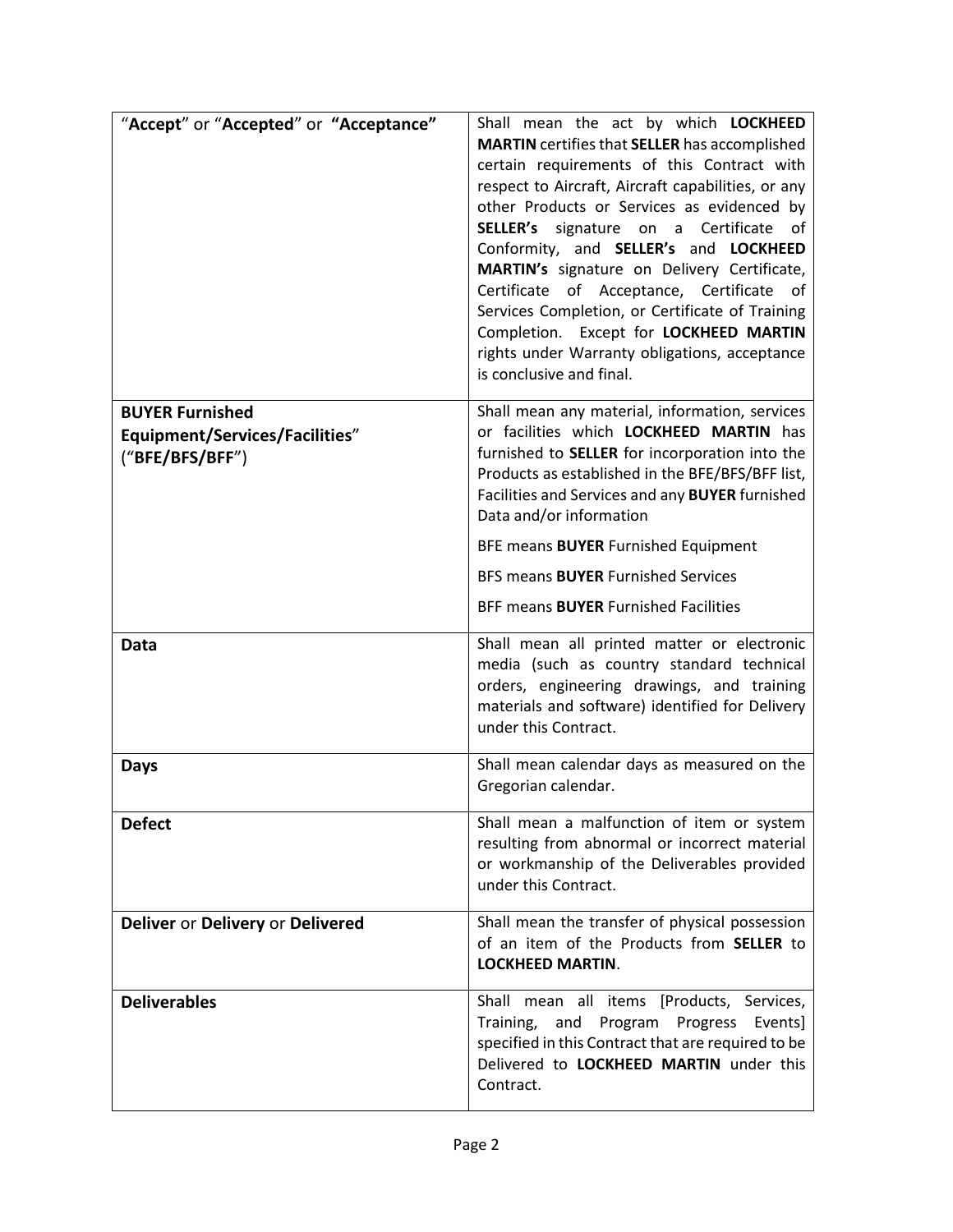| <b>Diminished Manufacturing Sources (DMS)</b><br>or Obsolete | Shall mean Products or components that are no<br>longer being manufactured and therefore are<br>no longer available for purchase from qualified<br>suppliers.                                                                                                                                                     |
|--------------------------------------------------------------|-------------------------------------------------------------------------------------------------------------------------------------------------------------------------------------------------------------------------------------------------------------------------------------------------------------------|
| <b>Equipment</b>                                             | Shall mean the individual items of Support<br>Equipment, Test Equipment, Kit or Flight Test<br>Spares, or other hardware related to the<br>operation, maintenance, and support of the<br>Aircraft and required to be Delivered to<br>LOCKHEED MARTIN pursuant to this Contract.                                   |
| <b>Failure</b>                                               | Shall mean a condition where a component or<br>system is unable to perform its prescribed<br>function according to its Acceptance criteria.                                                                                                                                                                       |
| <b>GFE</b>                                                   | Shall mean USG Furnished Equipment acquired<br><b>MARTIN</b> and furnished to<br>by LOCKHEED<br><b>SELLER.</b>                                                                                                                                                                                                    |
| <b>Intellectual Property</b>                                 | Shall mean (i) any patents, trademarks, service<br>marks, designs, business names, copyrights,<br>rights, moral<br>design<br>rights,<br>inventions,<br>confidential information, and know how<br>whether registered or unregistered and (ii) the<br>benefit of all applications and rights to use such<br>assets. |
| <b>OEM</b>                                                   | Shall<br>Original<br>Equipment<br>mean<br>an<br>Manufacturer.                                                                                                                                                                                                                                                     |
| <b>Party or Parties</b>                                      | <b>LOCKHEED</b><br><b>MARTIN</b><br><b>SELLER</b><br>and<br>being<br>hereinafter referred to individually as "PARTY"<br>or referred to collectively as "PARTIES"                                                                                                                                                  |
| Product(s)                                                   | Shall mean the individual items of Retrofit Kits<br>and<br>Equipment,<br>parts,<br>spare<br>support<br>equipment, Documentation and tools to be<br>Delivered by the SELLER under this Contract.                                                                                                                   |
| <b>BUYER's Facility</b>                                      | Shall mean the Aircraft production facility<br>located at One Lockheed Boulevard, Fort<br>Worth, Texas, USA.                                                                                                                                                                                                      |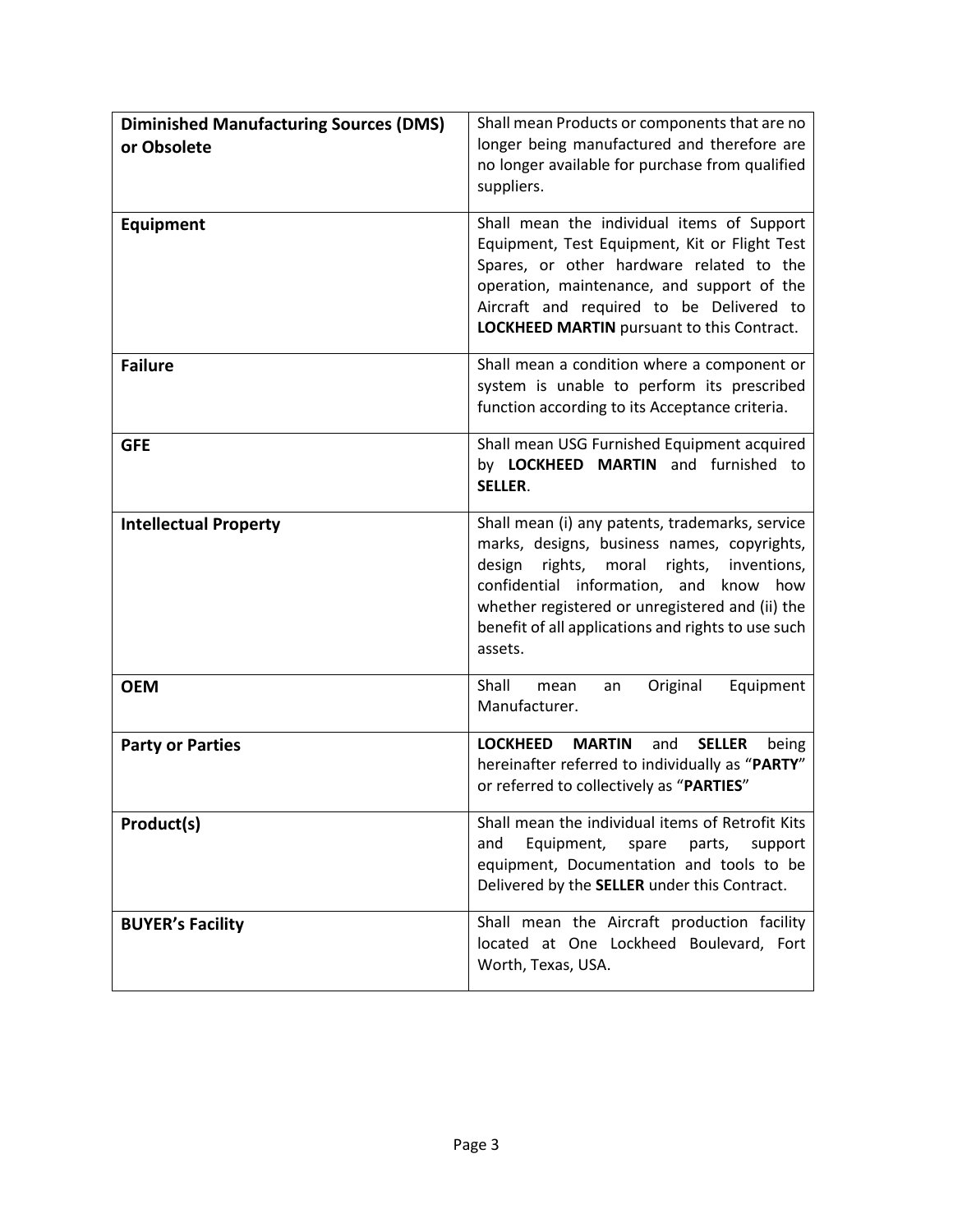| <b>BUYER's Working Day(s)</b> | Shall mean the Days in which the LOCKHEED<br>MARTIN's personnel located at the LOCKHEED<br><b>MARTIN</b> facilities in the United States are<br>present and available for work on this Contract.<br>Work Days include Monday through Thursday<br>and every other Friday, U.S. national holidays,<br>as well as facility closures due to severe<br>weather, local and national emergencies, etc.<br>are excluded. |
|-------------------------------|------------------------------------------------------------------------------------------------------------------------------------------------------------------------------------------------------------------------------------------------------------------------------------------------------------------------------------------------------------------------------------------------------------------|
| <b>Service or Services</b>    | Shall mean Deliverable work or services, to be<br>provided by SELLER.                                                                                                                                                                                                                                                                                                                                            |
| <b>Software</b>               | Shall<br>the<br>software<br>required<br>for<br>mean<br>integration and fielding of new weapons,<br>related Equipment and capabilities.                                                                                                                                                                                                                                                                           |
| <b>SOW</b>                    | <b>Statement of Work.</b>                                                                                                                                                                                                                                                                                                                                                                                        |
| <b>Supplies</b>               | Shall mean all of the Products, Services,<br>Training, and Program Progress Events to be<br>provided by the SELLER under this Contract.                                                                                                                                                                                                                                                                          |
| <b>Third Party</b>            | Shall mean any person or entity other than the<br><b>LOCKHEED MARTIN or the SELLER.</b>                                                                                                                                                                                                                                                                                                                          |
| <b>UAE</b>                    | Shall mean United Arab Emirates.                                                                                                                                                                                                                                                                                                                                                                                 |
| <b>USG</b>                    | Shall mean the Government of the United<br>States of America.                                                                                                                                                                                                                                                                                                                                                    |

**PART III. ADDITIONS:** The following FAR, DFARS, and other agency clauses are incorporated into this Contract in addition to those set out in the applicable CorpDocs:

## RESERVED

# **Part IV. SECTION H –PRIME CONTRACT SPECIAL PROVISIONS**

The following Section clauses are incorporated into the Contract in full-text:

## ARTICLE 28—POLITICS

28.1 The SELLER's employees will perform their duties in respect of the execution of this Contract with care and diligence. They shall refrain from participating in the politics of the UAE and are forbidden to deal in any private business for profit in the UAE. In the event of such an occurrence, the SELLER at its own expense will replace the employee upon request of the BUYER without any loss of time.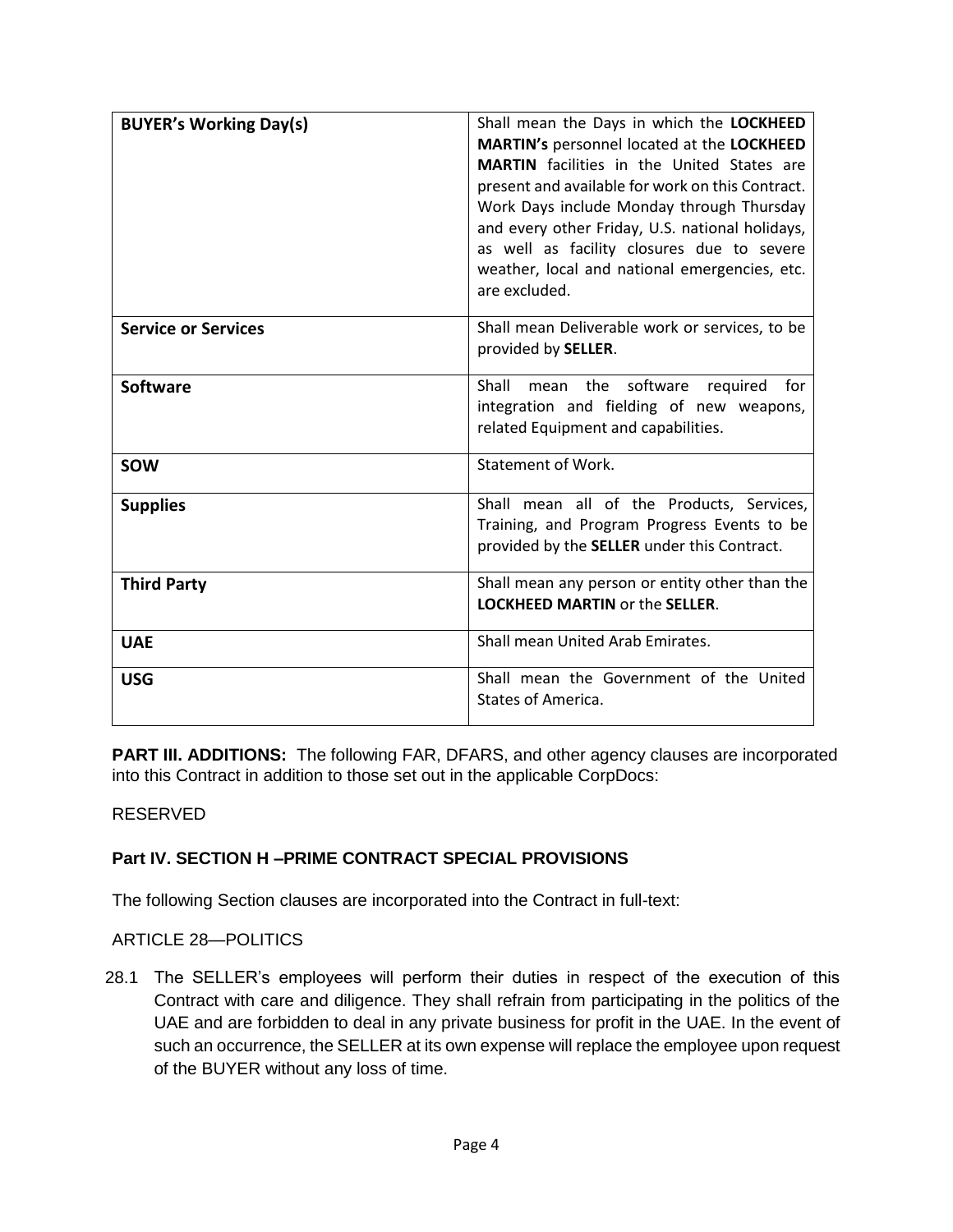### ARTICLE 31--MISCELLANEOUS

- 31.1 It is understood by the **PARTIES** that the **SELLER** has not directly or indirectly entered and will not enter into consultancy deal or any other contract with any of the commercial firms, companies or any person to act on its behalf as its agent or consultant in consideration of certain amount of fees or remuneration in order to facilitate and promote the negotiation and finalization of this Contract.
- 31.2 Similarly it is understood that no commission, remuneration or fees have been or will be, through gratuities, gifts or personal payment granted either directly or indirectly or in any way conferred by the **SELLER** in connection with this Contract to any officer or personnel or civilian, as a bribe or commission for securing their signature in connection with this Contract negotiations or performance.
- 31.3 The **SELLER** also assures that there is no such promise legally binding on it and if any such commitment or obligation is made in ignorance by the **SELLER** with any firms or companies in the past the same is considered non-binding.

#### 31.4 Reserved

- 31.5 If any provision of the Contract is determined to be illegal conduct, invalid or unenforceable, the remainder of the Contract shall continue in full force and effect, unless it is determined that such provision destroys the essence of the Contract.
- 31.6 The failure to enforce any provision of the Contract by either **PARTY** shall not invalidate such provision or any other provision of the Contract nor the Contract as a whole. The failure in one or more instances of a **PARTY** to enforce any provision of this Contract shall not affect the subsequent enforcement of such provision.

#### 39.7 DISSEMINATION OF CONTRACT SENSITIVE INFORMATION:

- 39.7.1 The **SELLER** and its employees undertake to hold confidential and secure all technical Data and other information related to or resulting from this Contract, submitted by **BUYER**, or supplied on its behalf, including but not limited to, the dissemination, publishing and/or disclosure of information, or Data, or drawings, or maps, or geographical coordinates of military or civilian works sites, or any other information relating to the security and confidentiality of this Contract without prior written consent from the **BUYER**.
- 39.7.2 Expiry, completion or cancellation of this Contract shall not release the **SELLER** from its obligation under this Article.
- 39.7.3 The **PARTIES** agree that, to the maximum extent possible, disputes about the **SELLER's** noncompliance with this Article shall be resolved by negotiation and/or mediation. Any disputes related to or resulting from confidentiality obligation breach under this Article 39 that cannot be so resolved shall be referred to and settled pursuant to the Disputes clause of the CorpDocs.